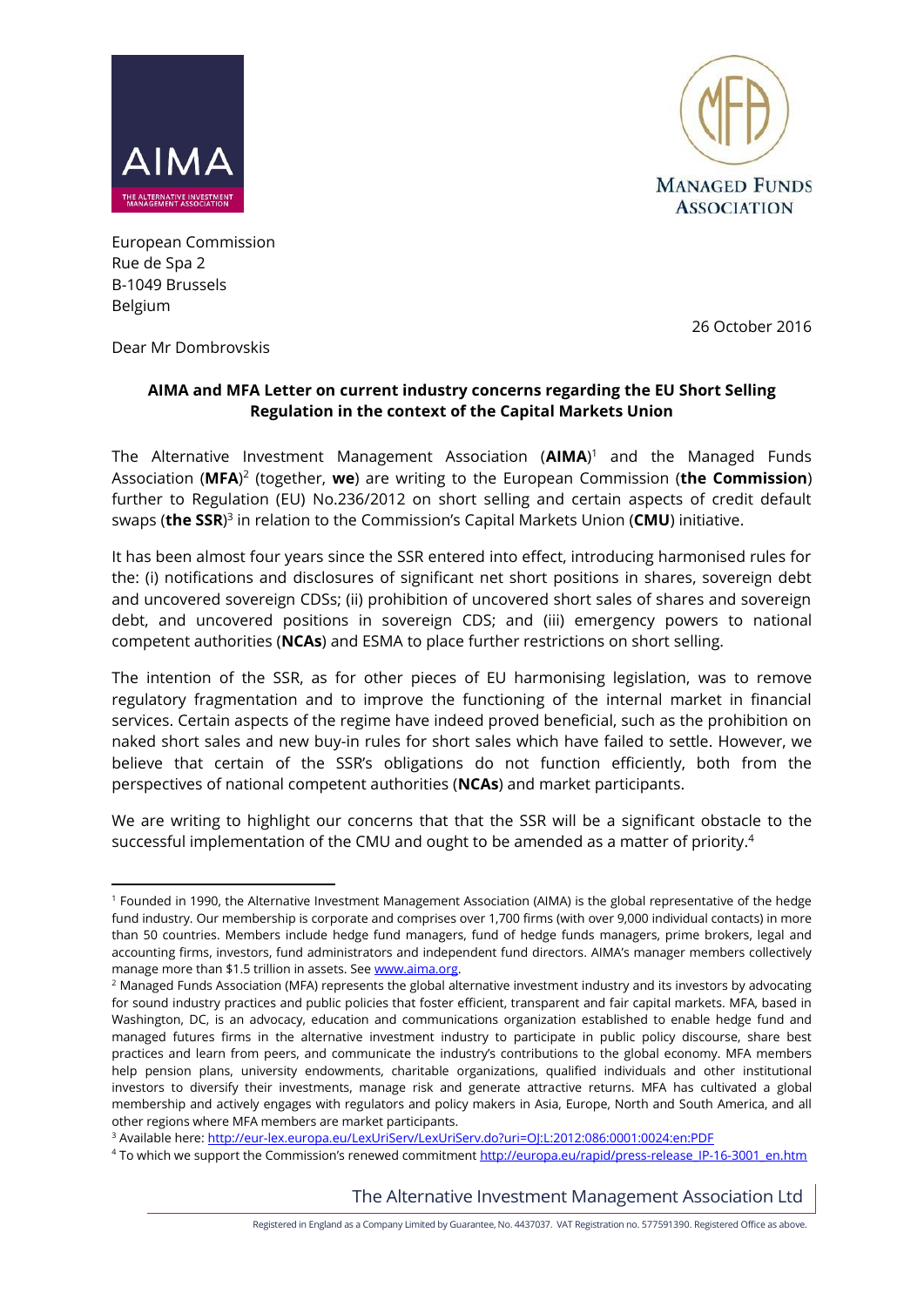

 $\overline{a}$ 



We noted our concerns on the SSR in our respective responses to the Commission's Call for Evidence on the EU Regulatory Framework in January 2016. <sup>5</sup> The responses provide several examples of how the SSR's obligations could in fact detract from EU businesses' access to finance and market liquidity, in contradiction to the objectives of the CMU.

AIMA and MFA members represent significant participants in EU primary and secondary stock and bond markets, as well as OTC and exchange-traded derivative markets. They typically exercise the flexibility to take both long and short positions over various timeframes according to the particular investment strategy being pursued and the particular financial instrument being traded, undertaking intense fundamental and technical analysis to deduce what the fair price of an instrument should be. To this end, the ability to enter short positions is vital to the efficient pricing mechanisms of secondary markets - such that the true value of an instrument is reflected in its price as quickly as possible. This efficiency promotes confidence in secondary markets, which in turn encourages investors to participate in primary market issues and improves access to financing for corporate and sovereign issuers and the broader real economy.

The Annex, below, sets out our recommendations for the SSR Level 1 and 2 texts to be reopened and for further ESMA guidance to promote greater harmonisation of implementation.

### **The Annex makes the following key recommendations:**

- **Centralised notification and publication mechanism for significant net short positions in shares, sovereign debt -** we note the disparate array of mechanisms currently used by different Member States to receive notifications and disclosures of significant net short positions. We recommend that a single centralised EU mechanism be developed to harmonise net short position notifications and disclosures. If not possible, we would suggest that a harmonised template and mechanism to be used by each Member State;
- **Centralised EU source of issued share capital data –** we strongly recommend that the above platform also provide a centralised source of accurate and reliable figures for the issued share capital of a particular issuer to enable the accurate calculation of significant net short positions in shares for the purposes of Article 5 and 6 of the SSR;
- **Centralised list of in-scope instruments –** we also recommend that a centralised list of inscope instruments be compiled for the purposes of the specific scope of the SSR;
- **Delay of significant net short position notifications from T+1 to T+2 –** we highlight the significant difficulties experienced by market participants in meeting the deadline for making notifications and disclosures of significant net short positions by 15:30 in the time zone of the relevant NCA on the following trading day. We note our belief that a T+2 obligation would facilitate more accurate notifications and disclosures by market participants, whilst mitigating the large costs associated with undertaking such complex reporting on a T+1 basis, especially for participants with operations spanning different time-zones;
- **Amend incremental thresholds for additional private notifications for shares –** we suggest that, following the initial private notification threshold for shares at 0.2% of issued

Available here: [http://www.aima.org/objects\\_store/eu\\_cmu\\_-\\_call\\_for\\_evidence\\_on\\_eu\\_fs\\_framework\\_-\\_2015\\_-](http://www.aima.org/objects_store/eu_cmu_-_call_for_evidence_on_eu_fs_framework_-_2015_-_response_to_consultation_85773.pdf) [\\_response\\_to\\_consultation\\_85773.pdf](http://www.aima.org/objects_store/eu_cmu_-_call_for_evidence_on_eu_fs_framework_-_2015_-_response_to_consultation_85773.pdf) and [https://www.managedfunds.org/wp-content/uploads/2016/02/MFA-Response](https://www.managedfunds.org/wp-content/uploads/2016/02/MFA-Response-to-CMU-Call-for-Evidence1.pdf)[to-CMU-Call-for-Evidence1.pdf.](https://www.managedfunds.org/wp-content/uploads/2016/02/MFA-Response-to-CMU-Call-for-Evidence1.pdf)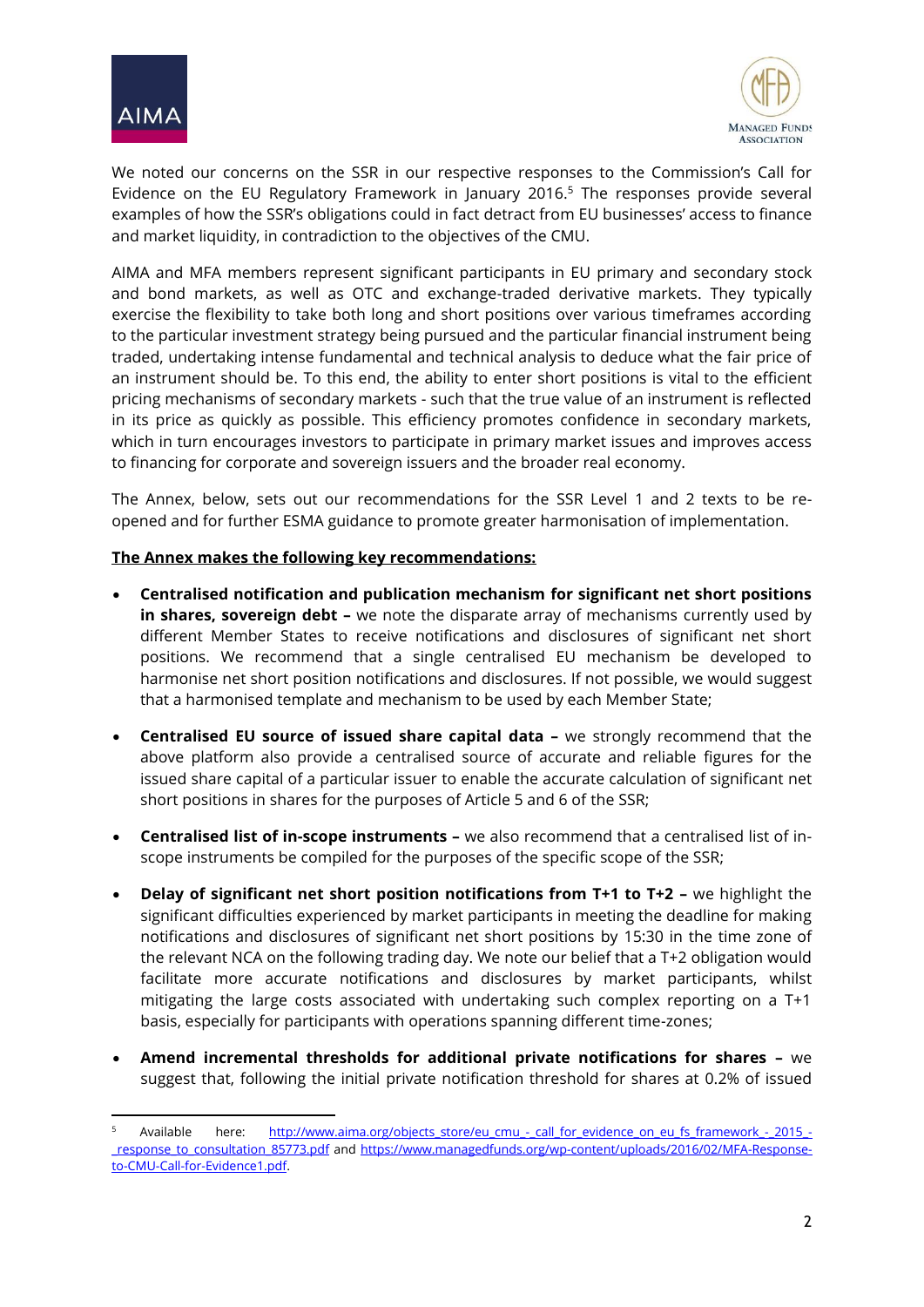



share capital, the subsequent incremental thresholds at 0.3% and 0.4% of issued share capital do not provide commensurate benefits that match the significant costs of compliance, thus we recommend that those incremental thresholds be removed;

- **Harmonisation of NCA interpretation of the SSR** we note certain areas where NCA interpretation and enforcement of the SSR has been inconsistent, leading to a great degree of uncertainty amongst market participants in aspects of the SSR including notifications of significant net short positions and the application of rules on uncovered short sales in shares. We propose that the SSR be amended and/or ESMA be encouraged to develop Q&A and other guidance aimed at providing NCAs and market participants with greater certainty on the meaning of the SSR's key obligations;
- **Duration adjustment for derivatives as well as for bonds when calculating net short positions –** we strongly recommend the Commission and ESMA explicitly clarify through a Level 2 amendment and Level 3 guidance that both duration and delta adjustment of derivative positions are permitted under the SSR for net short position calculations in sovereign debt. We believe that preventing a duration adjustment of derivatives positions can lead to inaccurate net position calculations that do not capture the true economic positions of participants and result in erroneous notifications;
- **Harmonisation of publication and wording of temporary short-selling bans**  we note that it can be difficult for market participants to immediately learn about the intraday introduction of a temporary prohibition on short selling introduced by an NCA. We recommend that NCAs inform ESMA, who would then formally publicise such bans on its website. This would remove the requirement for market participants to constantly monitor the websites of each NCA for such *ad hoc* announcements. We also recommend that the wording of emergency bans be harmonised to prohibit 'covered and uncovered short sales', rather than 'any trade that results in an increase of a net short position'.

We are grateful for your consideration of this letter. We would welcome the opportunity to discuss the content of this letter further during an in-person meeting between your team and a representative group of AIMA and MFA members.

If you have any other questions, please contact Oliver Robinson [\(orobinson@aima.org\)](mailto:orobinson@aima.org) of AIMA, or Matthew Newell [\(mnewell@managedfunds.org\)](mailto:mnewell@managedfunds.org) of MFA.

Yours sincerely,

/s/ /s/

Jiri Król **Stuart J. Kaswell** Global Head of Government Affairs **Director**, General Counsel AIMA MFA

Deputy CEO **Executive Vice President and Managing** 

Cc: European Securities and Markets Authority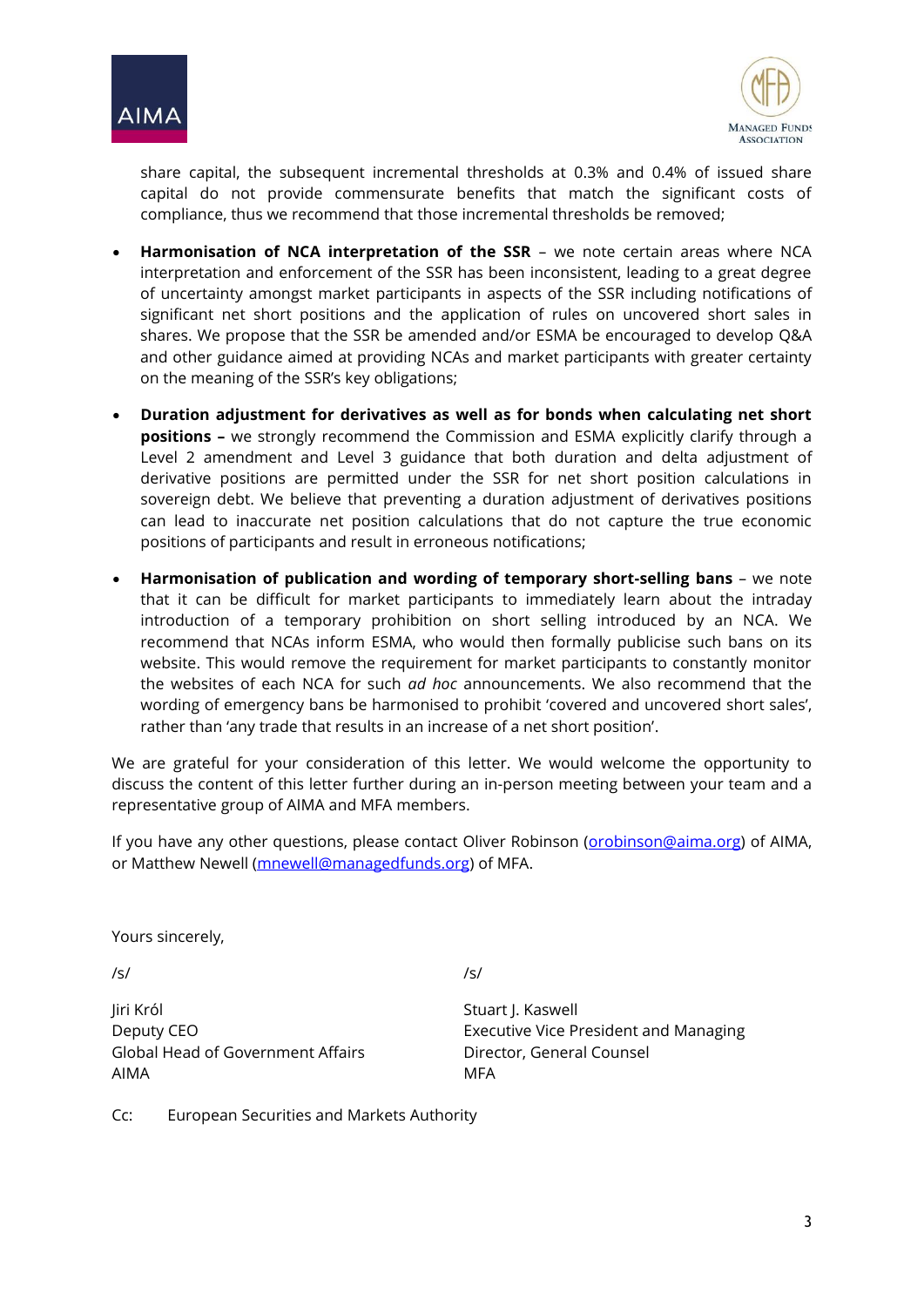



# **Annex**

# **1. Harmonised notification and disclosure mechanisms**

Market participants currently experience significant cost and complexity when seeking to comply with the SSR notification and disclosure obligations due to the disparate methodologies and formats adopted by different NCAs. Each authority has implemented its own approach to receiving SSR short position notifications. Methodologies range from online platforms (as used by France, Germany and the Netherlands) – to email, fax and direct posting (used by other Member States such as the UK, Ireland, Sweden, Poland and Greece). Also, when required by Member States, the pre-approval processes to register with the relevant mechanism is often different across Member States.

Certain Member States even require the use of multiple mechanisms. For example, the German Federal Financial Supervisory Authority (**BaFin**) receives private notifications through a webbased portal, but public disclosures through an entirely separate system – the Bundesanzeiger (Federal Gazette). The latter system requires multiple operational processes and duplication on the part of market participants and takes up to several weeks for approval to be obtained, which can lead to delays if the disclosure threshold is crossed fairly quickly. Furthermore, the effective deadline for disclosures to the Bundesanzeiger is noon, which is earlier than the 15:30 deadline required by the SSR and can be impossible to meet if sign-off is required by US colleagues, for example.<sup>6</sup> The Bundesanzeiger also uses billing practices that are prone to errors and introduce unnecessary extra costs. 7

AIMA and MFA suggest that a centralised notification and disclosure mechanism for shares, sovereign debt and uncovered sovereign CDS would improve compliance, reduce the burden on NCAs, and avoid the need for each market participant to make notifications to separate systems and newspapers.

To this end, we would encourage the Commission to work with NCAs and ESMA to establish a single reporting platform for all net short position notifications and disclosures, with the onward distribution of information to the relevant NCAs. We believe that this could be readily accomplished, for example, through the establishment of a single website for pan-European notifications allowing single-batch uploading of notifications using a single file format.

Should the Commission be unable to achieve this single pan-European mechanism, AIMA and MFA would suggest that a standardised template and communication method be developed in collaboration with ESMA and implemented by all NCAs. This standard notification form and mechanism could be in Excel format with certain information tailored to the relevant NCA - such as logo and contact details. The single communication method of these Excel files could be through email, which would permit our members to develop more automated solutions to the compilation and submission of notifications and disclosures to as great a degree as possible.

 $\overline{a}$ 

<sup>6</sup> See discussion on T+2 disclosures below.

<sup>&</sup>lt;sup>7</sup> Members have often been served with duplicate invoices generated by Tesch Inkasso - the payment collection company for the Bundesanzeiger.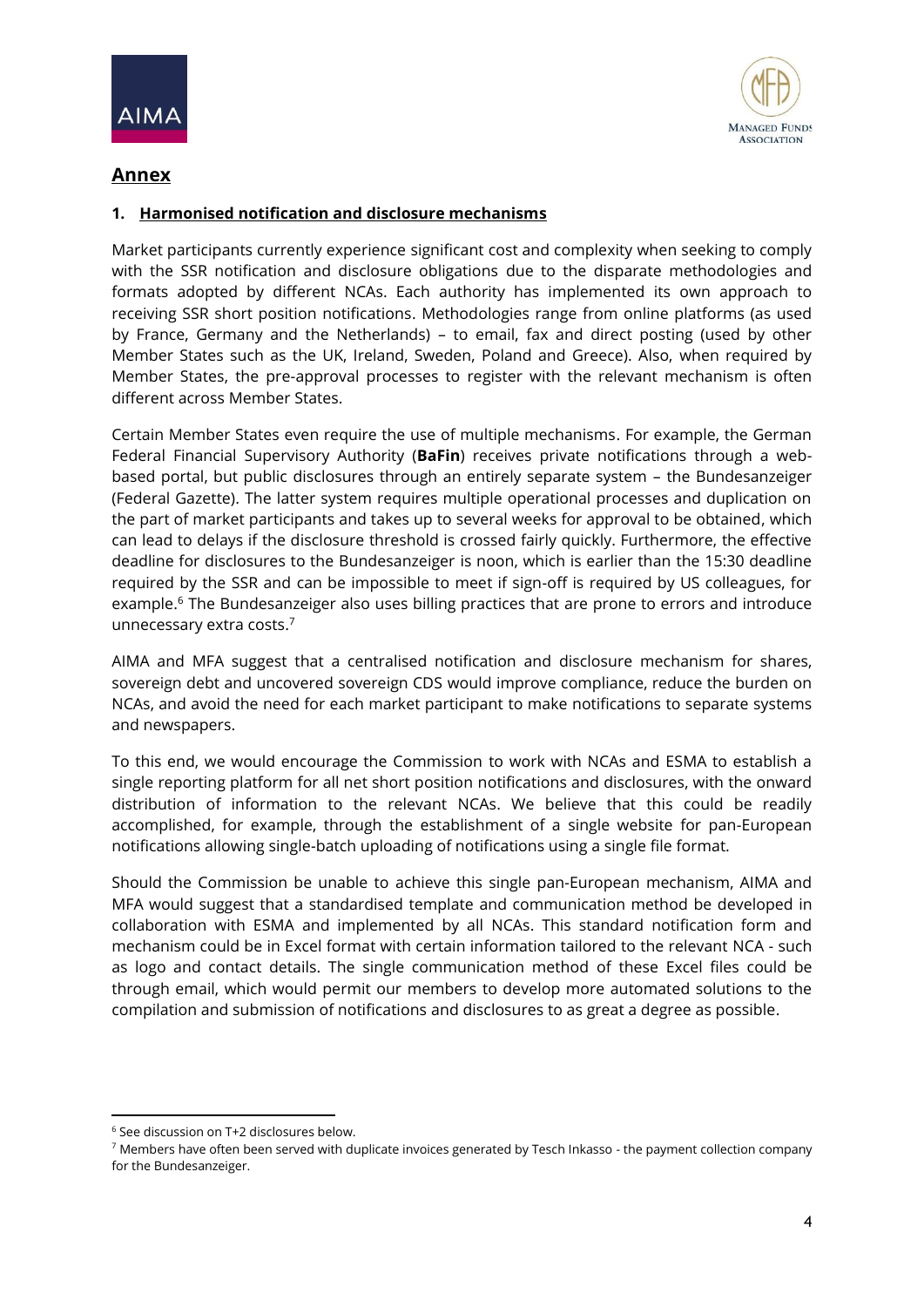



# **2. Centralised source of data for significant net short position calculations and in-scope instruments**

Article 5 of the SSR requires legal and natural persons to notify the details of their significant net short positions in shares that are admitted to trading on an EU trading venue to the relevant NCA on each occasion that their position exceeds or falls below 0.2% of the issued share capital of an issuer, and every 0.1% above this threshold. Article 6 contains a public notification obligation for net short positions in shares exceeding 0.5% of issued share capital. Article 7 of the SSR contains the equivalent obligation for significant net short positions in sovereign debt, with notifications at either 0.1% or 0.5% of outstanding issued debt, depending upon the amount issued.

In order to make the abovementioned private and public notifications, market participants must first:

- (i) evaluate whether their traded securities are in-scope of the SSR;
- (ii) obtain the requisite data on the total issued share capital of an issuer (the denominator);
- (iii) calculate their net short position in the share (the numerator); and
- (iv) determine if a relevant threshold has been crossed.

However, our members have and continue to experience significant difficulties in seeking to comply with these obligations.

#### *Data for making calculations for shares*

1

Obtaining accurate data about the current issued share capital of each issuer is particularly challenging for AIMA and MFA members.

Market participants in the vast majority of cases will make every reasonable endeavour to obtain accurate and up-to-date information upon which to base their significant net short position calculations. However, there is currently no centralised source of issued share capital data, with market participants typically left to obtain the relevant information and to bear sole responsibility for any errors in that data.

Currently, AIMA and MFA members utilise a combination of regulatory data feeds, trading venue data and the issuer themselves to find out total issued share capital. However, despite their best endeavours, the figures given to them by each source often do not match up, often due to differences in how quickly data is updated. Such inconsistency leads to uncertainty, delay and regulatory risk being incurred by a market participant that may make an erroneous notification, or fail to notify at all, and thus incur NCA enforcement penalties.<sup>8</sup>

A key problem is that there is currently no obligation on issuers to provide an 'issued share capital' figure for the purposes of the SSR. While current EU transparency rules require issuers,

<sup>&</sup>lt;sup>8</sup> Some national competent authorities are particularly strict in their enforcement, imposing strict liability fines in all circumstances of late or incorrect notifications.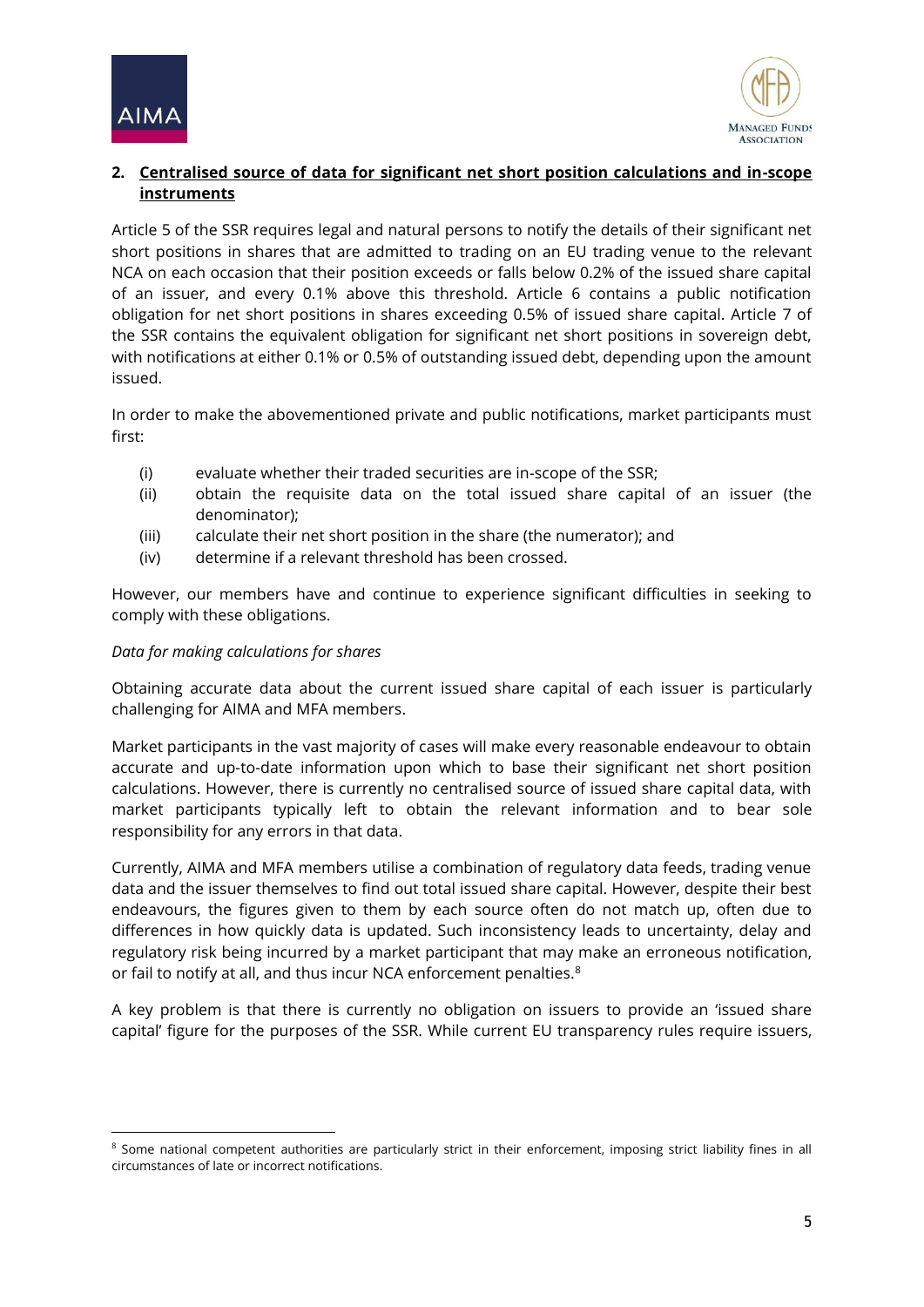

**.** 



for example, to publish total voting rights, there is no similar requirement under the SSR for issuers to publish total issued share capital. 9

As there is no requirement on issuers to regularly publish their 'total issued share capital', market participants are not able to obtain reliable and accurate information from issuers. Issuers may report on 'share capital' generally in annual reports or on their website, but they may be using a very different definition of 'issued share capital' and furthermore it is completely within their discretion if or how frequently they publish this information.

'Issued share capital' for SSR purposes includes (a) all share classes; and (b) treasury shares, but such information is not systematically reported; accordingly it can be impossible to know if all share classes are being captured, how up to date this information is, and whether any shares have been subsequently cancelled.

Market data providers such as Bloomberg and Reuters can only disseminate information the issuers themselves publish – their figures are, therefore, inherently unreliable. We recommend that policy makers introduce a positive obligation requiring issuers to publish this information regularly.

Certain NCAs have themselves recognised the difficulties of obtaining reliable denominator data for SSR significant net short position calculations in shares. There have been numerous instances of NCAs actively flagging where regulatory data has been wrong, for example, the Comisión Nacional Del Mercado de Valores (**CNMV**) has taken such action in circumstances where securities have been included in an issuer's issued share capital before the effective date of the new shares.<sup>10</sup> The Autoriteit Financiële Markten (**AFM**) has gone a step further and established a register of share capital on its website for the purposes of both long and short position notifications - contacting firms that submit notifications based on erroneous regulatory data and directing them to instead use the share capital figures on the AFM website.<sup>11</sup>

Overall, we do not believe that the *status quo* ought to continue, as it leads to sub-optimal outcomes for both market participants and NCAs which have an interest in obtaining consistent and comparable data.

AIMA and MFA members believe strongly that the solution is for the SSR to require that issuers provide the requisite issued share capital data and that ESMA assembles, maintains and publishes a single reliable data source for this data, rather than making it incumbent upon every market participant to check every data source to detect discrepancies. This source could be incorporated within the central notifications platform we propose above. Market participants are not able to know which data source is actually correct, thus we believe that it should be the issuer's responsibility to ensure that issued share capital data is accurate and is submitted to the centralised data source as quickly as possible as soon as any changes occur. We note the

<sup>&</sup>lt;sup>9</sup> Article 15 of the Transparency Directive requires Issuers of shares on regulated markets to make disclosures of the total voting rights and any capital increases or decreases at the end of each calendar month during which a capital increase or decrease has occurred

<sup>10</sup> Earlier in 2016, the Comisión Nacional Del Mercado de Valores (**CNMV**) provided advice in relation to Banco Popular's capital increase due to data providers including those new securities in their issued share capital figures prior to the effective date of the issue. The CNMV distributed a circular being distributed informing participants that the new Banco Popular shares had been admitted to trading

<sup>11</sup> Available here: [https://www.afm.nl/en/professionals/registers/alle-huidige-registers.aspx?type=%7BF25D2CA1-B93C-](https://www.afm.nl/en/professionals/registers/alle-huidige-registers.aspx?type=%7BF25D2CA1-B93C-4331-B025-85DF328CD505%7D)[4331-B025-85DF328CD505%7D](https://www.afm.nl/en/professionals/registers/alle-huidige-registers.aspx?type=%7BF25D2CA1-B93C-4331-B025-85DF328CD505%7D)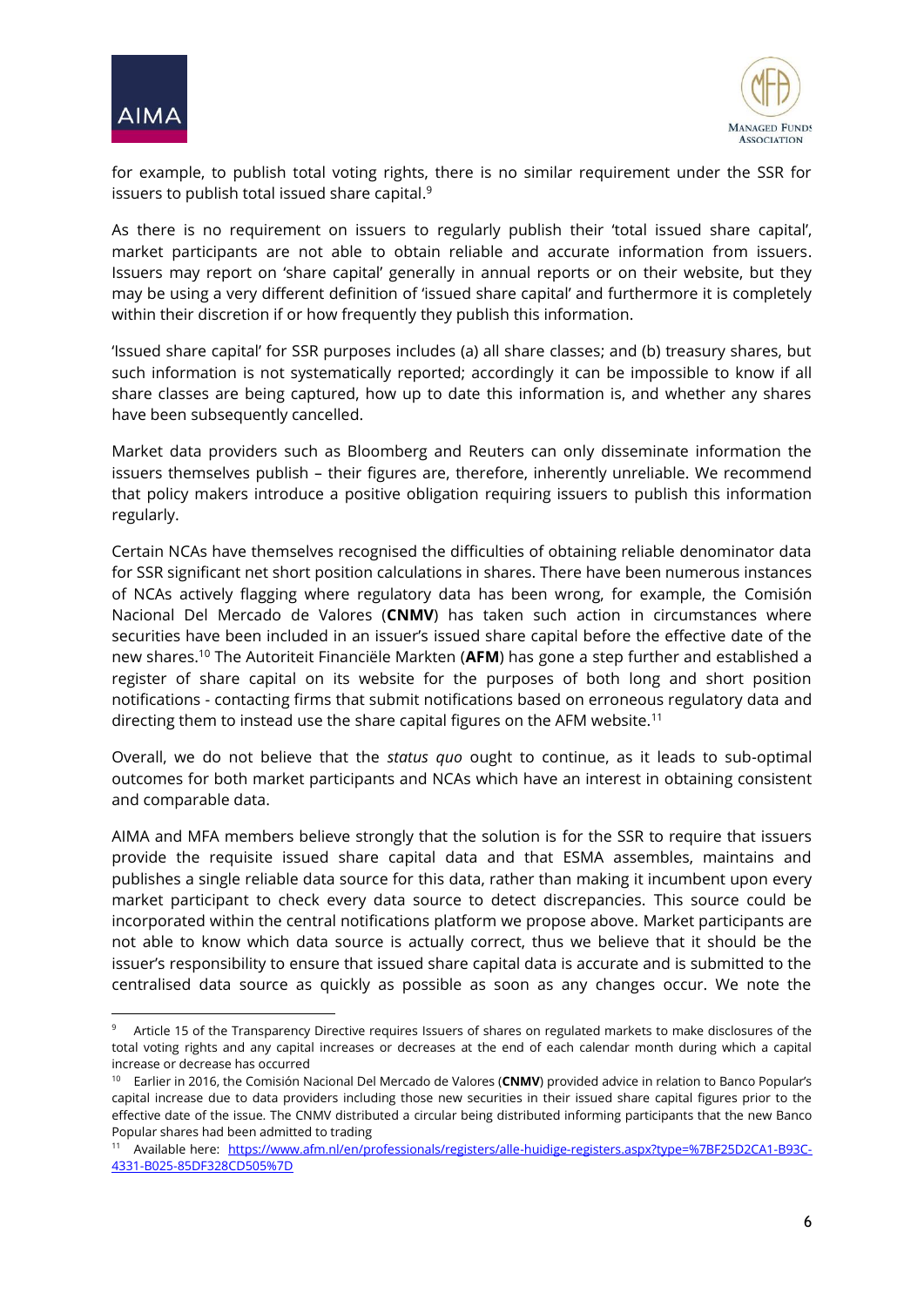

1



positive example of the Netherlands that demonstrates that such a list is possible and suggest that ESMA could provide a vital service by serving as the central repository for this information.

If a centralised 'golden source' of data is not introduced, we would recommend as an alternative that the preamble of SSR be amended to clarify that compliance with Articles 5-8 of SSR is on a reasonable endeavours basis and that a participant will be held in compliance with the rules as long as they have acted on a reasonable basis by using an accredited data source to make the net short position calculation. These could include: (i) a regulatory data feed – such as Bloomberg or Reuters; (ii) data from the relevant stock exchange on which the security is traded; (iii) an NCA's centralised register; or (iv) the issuer's website itself. We suggest that this approach would be consistent with the SSR rules on when to include positions obtained through indices and baskets in a net position calculation. Article 3(3) of SSR makes clear that a market participant will not be held in breach of the rules if it has acted reasonably, having regard to the relevant available information, when making its calculation.

Even if amendments to the SSR are not introduced, we would urge the Commission to support the introduction of ESMA guidance to NCAs that checking one of these aforementioned data sources is sufficient for the purposes of the SSR significant net short position calculation in shares.

#### *Scope of shares and sovereign debt for notifications*

Our members also experience fundamental problems of identifying which shares and sovereign debt instruments are actually in scope of the SSR, which is likely only to increase for sovereign debt upon the introduction of MiFID II in 2018.

The SSR notification rules apply to all shares and sovereign debt instruments admitted to trading on an EU trading venue, including both regulated markets and multilateral trading facilities (**MTFs**). The rules will also apply to sovereign debt traded on an 'organised trading facility' (**OTF**) as of 2018 when MiFID II enters into effect. However, it is a consistent concern amongst market participants that there is currently no reliable list of in-scope share and sovereign debt instruments maintained at EU level.

AIMA and MFA members are concerned that the absence of a reliable centralised list for SSR currently results in unnecessary operational duplications, inefficiencies and regulatory risk. It is current market practice for each market participant to undertake its own process to check every EU trading venue, consulting various sources in order to reach a sufficient degree of satisfaction. This is both time consuming and expensive. We question whether this is a fair situation for participants.

There are already certain centralised EU resources presently available in relation to other legislative measures. For example, the ESMA list of shares admitted to trading on a regulated market under MiFID implementing Regulation No 1287/2006,<sup>12</sup> as well as the list under Article 4 of the Market Abuse Regulation (**MAR**) of financial instruments admitted to trading on a trading venue or for which a request for admission to trading has been made. However, these lists do

<sup>&</sup>lt;sup>12</sup> [https://registers.esma.europa.eu/publication/searchRegister?core=esma\\_registers\\_mifid\\_sha](https://registers.esma.europa.eu/publication/searchRegister?core=esma_registers_mifid_sha)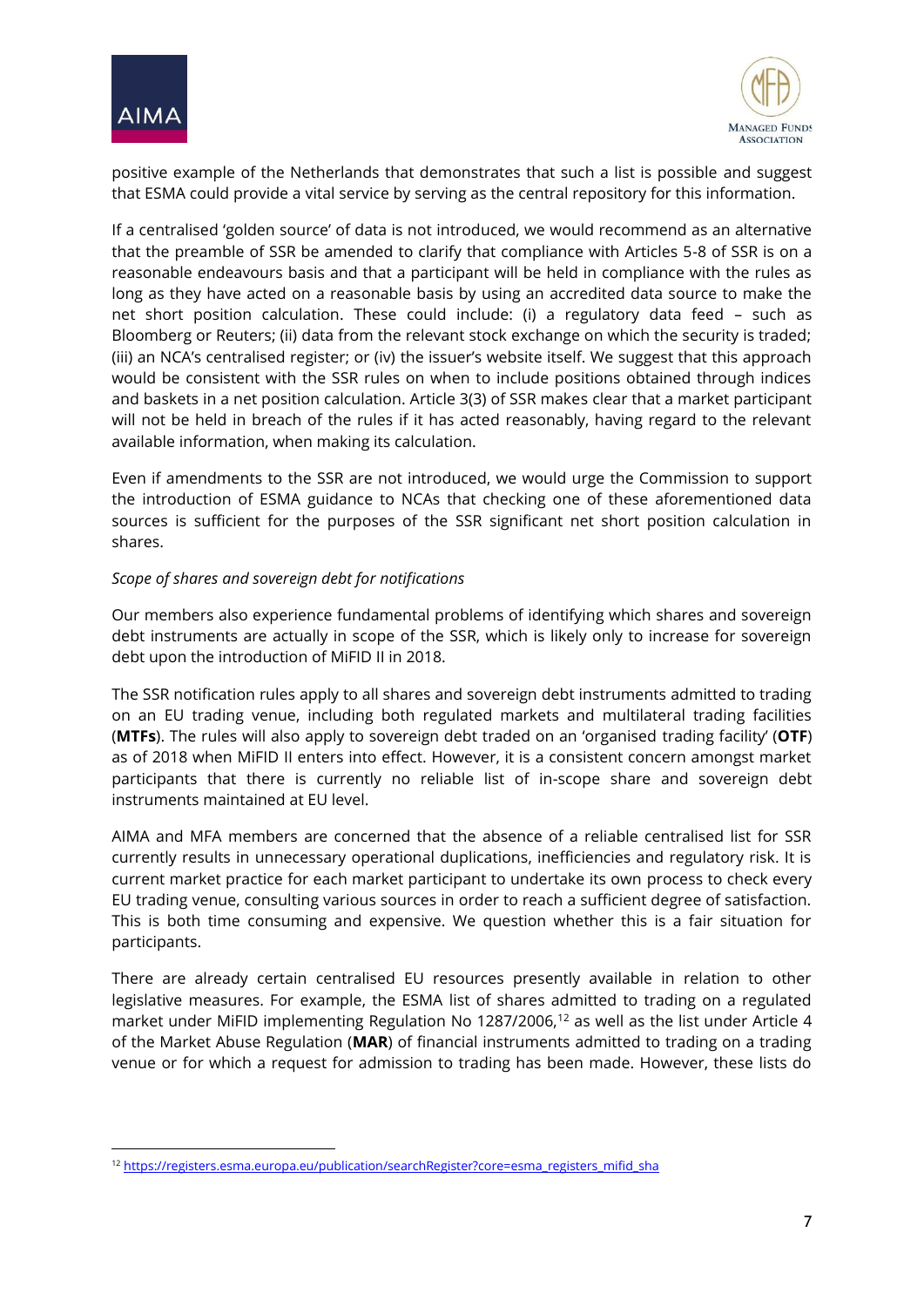

1



not match the scope of SSR, with the former list too narrow<sup>13</sup> and the latter MAR list too broad.<sup>14</sup> The latter list will also not become effective until MiFID II enters effect in January 2018.

We would strongly recommend that the SSR be amended to introduce a specialised publicly accessible ESMA list of shares and sovereign debt admitted to trading on a trading venue and against which market participants may check their short positions. We believe that such a list would be beneficial to both market participants and NCAs through reduced operational and supervisory costs respectively.

We note that a centralised list would enable the deletion of the current exempted third-country shares list under Article 16 of SSR,<sup>15</sup> which itself has not always worked effectively. Our members have noted cases of EU and third-country companies merging, with the new shares' primary trading venue subsequently in a third-country, but the exempted list not having been updated even three months after the merger.

In whichever form this in-scope list is maintained, we would strongly recommend that it be updated on as close to a real-time basis as possible and that competent authorities are pushed to collect and submit the relevant data.

# **3. Incremental thresholds for private notifications of significant net short positions in shares**

Our members recognise the supervisory benefit to NCAs of the 0.2% of issued share capital threshold for private notifications of significant net short positions in shares. We also accept the political decision to require public disclosure at 0.5% of issued share capital. However, our members do not agree that the additional notification and disclosure thresholds of each 0.1% above 0.2% is necessary or appropriate. We believe that such frequency of re-notification introduces disproportionate operational burdens when compared to the supervisory benefits obtained. We note that market participants with more dynamic positions incur significant operational costs due to the need to make repeat notifications as positions rise and fall below the incremental 0.1% thresholds between 0.2% and 0.5% of issued share capital.

From the perspective of NCAs, there is little benefit of knowing the precise net short position of a participant between 0.2% and 0.5% down to the nearest tenth of a percent. We would strongly recommend, therefore, that these be removed – leaving just thresholds at 0.2% and at 0.5% and above.

<sup>&</sup>lt;sup>13</sup> It does not include shares admitted to trading on an MTF or sovereign debt instruments.

<sup>&</sup>lt;sup>14</sup> Including instruments for which a request for admission to trading has been made, as well as numerous other equity and non-equity instruments beyond shares and sovereign debt instruments

<sup>&</sup>lt;sup>15</sup> Article 16 of SSR provides an exemption for shares where the 'principal trading venue' is located in a third-country, with a list of exempted shares maintained by ESMA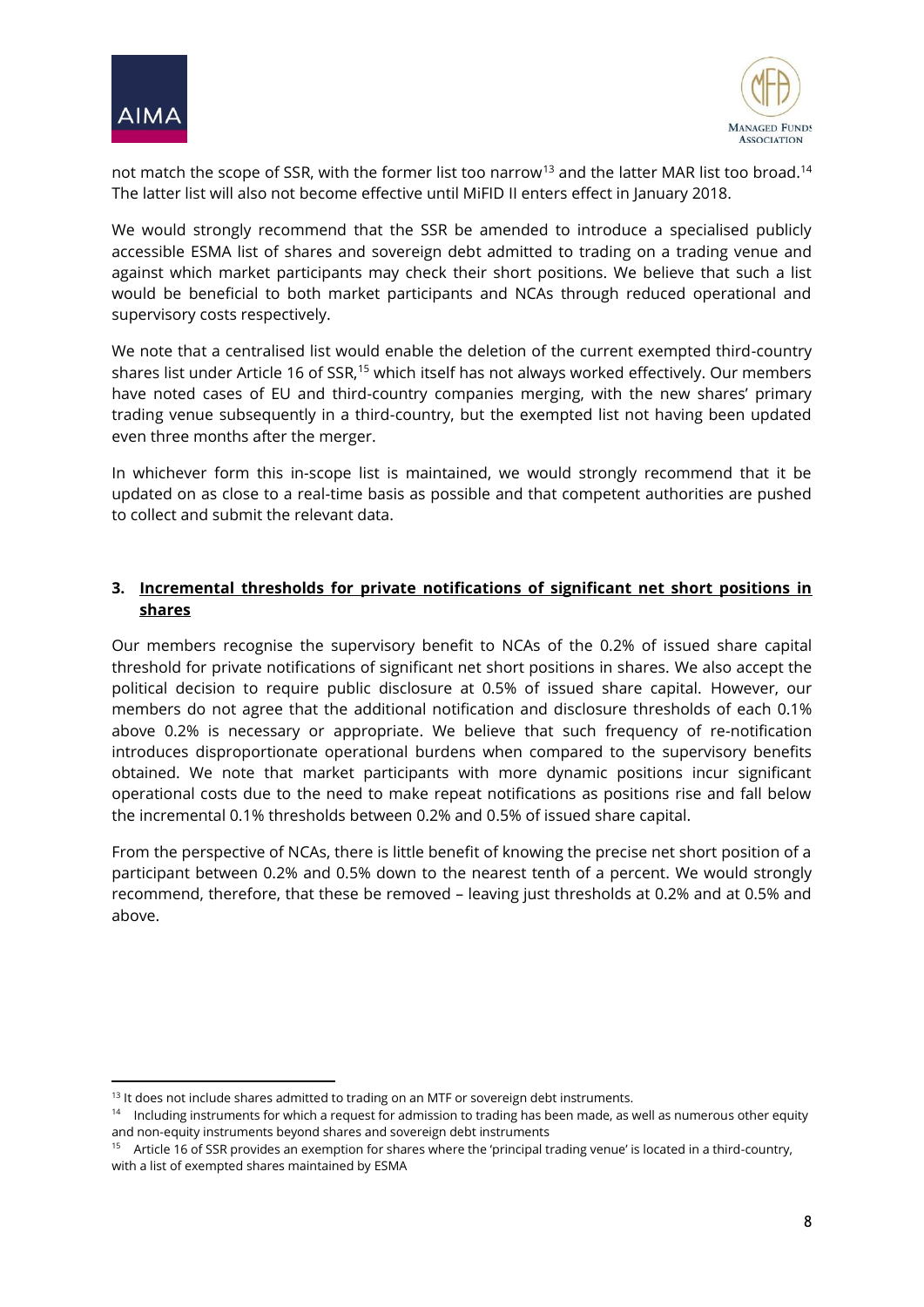



# **4. Timings for private notifications of significant net short positions in shares and sovereign debt and public disclosures of shares**

All of the above issues of complexity are exacerbated by the especially tight timescales of notifications and disclosures.

Article 9 of the SSR specifies that calculations must be made by midnight on the relevant trading day, and notifications/disclosures made on a T+1 basis by 15:30 on the following trading day. We appreciate that competent authorities wish for data to be provided as soon as is practicable, however, we would urge the Commission to reconsider this timeframe to allow market participants an extra day to make notifications and disclosures – with notifications instead falling due on a T+2 basis.

Many of our members' businesses are global in nature, with different units responsible for undertaking relevant calculations located in different continents and time-zones across the world. Making a report by 15:30 the following day can be extremely difficult, with any lack of connectivity between different locations as a result of a web or other IT issue, even for only a couple of hours, rendering such notifications impossible in the short timeframe. As noted, this requirement is a particular issue for public disclosures in the Bundesanzeiger**,** which in fact must be made by noon CET (12:00). For firms with operational headquarters in the Eastern US – 6 hours behind CET – this means that sign-off is required from US staff by 06:00 Eastern Time or earlier to enable submission. Furthermore, firms with headquarters in the Western US must approve a filing by 0300 Pacific Time.

Regardless of time-zone issues, SSR net short position calculations themselves can be complex and time consuming. The SSR applies to all financial instruments as defined under Annex 1 section C of Directive 2004/39/EC on markets in financial instruments (**MiFID**) that are admitted to trading on a trading venue and any derivatives referenced thereto. A 'short position', therefore, not only includes selling the relevant share or debt, but also any transaction creating or relating to another financial instrument that confers a financial advantage on the natural or legal person in the event of a decrease in the price or value of the share or debt instrument (e.g., options, derivatives). These calculations are more complicated than other typical reporting obligations and open to greater risk of error. Accordingly, we do not believe that such a tight timeframe is optimal for the purposes of NCA supervision, introducing a greater risk of errors that could be mitigated by an extra day for notifications and disclosure to be made.

We would urge the Commission to propose the amendment of the notification and disclosure obligations under the SSR to become at 15:30 on a T+2 basis.

### **5. Greater harmonisation of Member State interpretation**

We highlight that use of a European Regulation as the relevant legislative instrument to introduce harmonised rules on short selling is predicated on the need 'to ensure that provisions directly imposing obligations…are applied in a uniform manner throughout the Union' in order to prevent obstacles to the proper functioning of the internal market.<sup>16</sup> The Preamble to the SSR also makes clear that a Regulation is '…necessary to confer powers on the European Supervisory

1

<sup>16</sup> Recital 2 and 3 of the Preamble to the SSR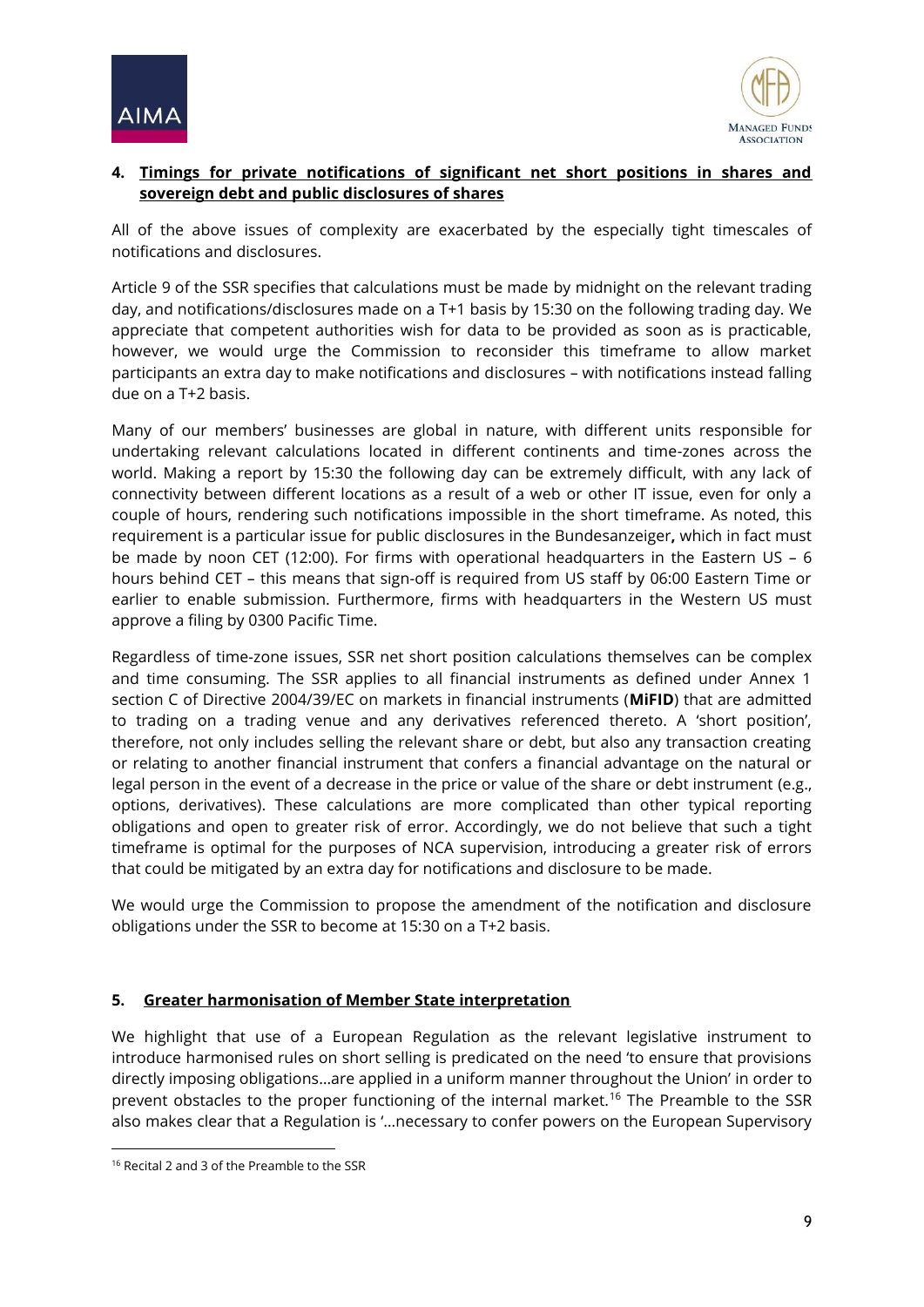



Authority … (ESMA) … to coordinate measures taken by competent authorities or to take measures itself.'<sup>17</sup>

A key tool to assist in the harmonisation of obligations and coordination of NCA measures is the ESMA Question and Answers (**Q&A**) document. However, our members are concerned that the Q&A document for the SSR is not being used in an optimal way – with the most recent update occurring over three years ago in January 2013. 18

We note two matters that would benefit significantly from further ESMA and/or Commission clarity to promote a greater degree of harmonisation across different Member States.

### *Interpretation and enforcement practices for notifications and disclosures of net short positions*

AIMA and MFA members have noted the currently disparate interpretation and enforcement practices applied by NCAs regarding any delays or errors in market participants making notifications and public disclosures of significant net short positions under Articles 5, 6 and 7 of the SSR.

Certain NCAs, such as the Swedish Finansinspektionen, take a largely strict liability approach and fine market participants in all cases of notification errors, even when these errors have not been in the control of the relevant market participant. Technical problems that can lead to failed or erroneous notifications range from regulatory or issuer-provided data being wrong, as well as online connectivity issues that are not within the control of the individual participant.

As we describe above in relation to erroneous regulatory data used as the denominator for significant net short position calculations, we would be grateful if the Commission could encourage ESMA to provide a Q&A that a notification or disclosure failure under the SSR should *not* constitute a breach of the SSR when that participant has made reasonable endeavours to ensure that it complies, but has been unable to do so due to an error or issue falling outside of the participant's control.

#### *Interpretation of Article 12 of the SSR – uncovered short sales in shares*

Article 12 of the SSR restricts a person from entering a short sale of a share admitted to trading on a trading venue unless it has: (a) borrowed the share; (b) entered an enforceable agreement to borrow the share; or (c) an arrangement with a third-party under which it has confirmed a share 'locate' and the person has taken measures that give a reasonable expectation that settlement can be effected when it is due. Article 13 contains the equivalent restriction on uncovered short sales of sovereign debt.

AIMA and MFA members support this prohibition on uncovered short-sales, requiring persons entering such short sales to have in place a locate arrangement that gives them a reasonable expectation that they will be able to settle the transaction when due. We agree that avoiding unnecessary settlement failures is an important objective of the SSR for which it has been successful.

 $\overline{a}$ 

<sup>17</sup> Recital 3

<sup>&</sup>lt;sup>18</sup> Implementation of the Regulation on short selling and certain aspects of credit default swaps (2<sup>nd</sup> UPDATE) [https://www.esma.europa.eu/system/files\\_force/library/2015/11/2013-159.pdf](https://www.esma.europa.eu/system/files_force/library/2015/11/2013-159.pdf)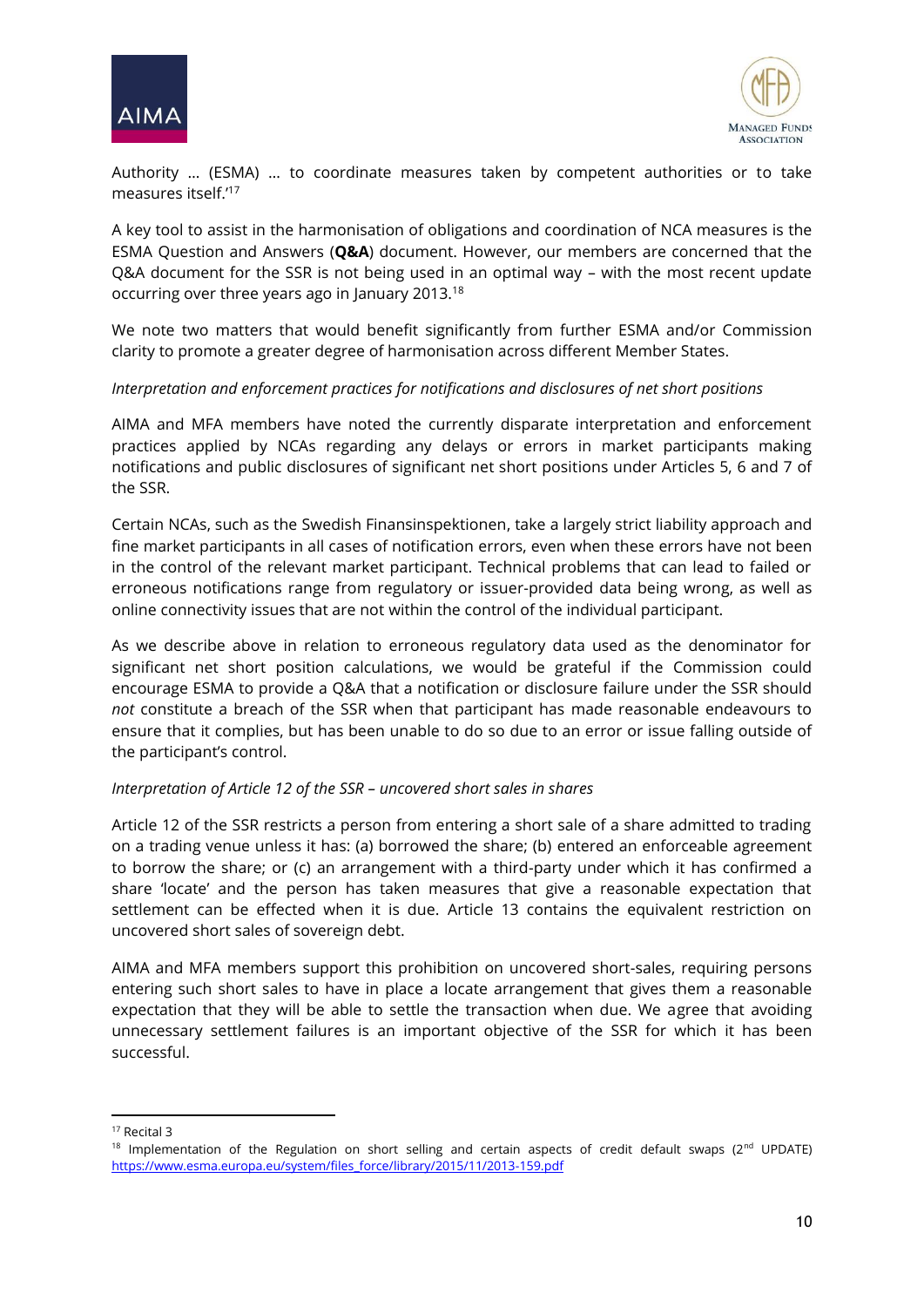



Nonetheless, AIMA has significant concerns that a disparate approach to the application and interpretation of these provisions is being taken by different NCAs across the EU and that this is undermining the objective of the SSR to ensure that rules for 'uncovered short selling are applied in a uniform manner throughout the Union' in order to prevent obstacles to the proper functioning of the internal market.<sup>19</sup>

In a letter to the European Securities and Markets Authority (**ESMA**) on 16 July 2015, AIMA raised concerns on the interpretation by the Hellenic Capital Market Commission (**HCMC**) of Article 12 of the SSR, in particular, relating to the point of the sale of a long position gained in the course of a rights issue. In this letter we stressed the need for consistency of national implementation of the SSR and the difficulties facing market participants arising as a consequence of divergent approaches of Member States and NCAs, actively damaging the confidence of investors to participate in the relevant primary and secondary markets.

The letter also called for ESMA to offer its own view to promote harmonisation and legal certainty in the context of the application of Article 12 of the SSR. AIMA still awaits any formal output from ESMA in the form of Q&As or other guidance on the matter.

AIMA would be especially grateful for Q&As, Level 3 guidelines or an amendment of the SSR that provides clarity on the application of the application of Article 12 of the SSR Level 1 text and the relevant Level 2 measures in the context of selling allocations obtained in a rights issue. In particular, we would hope that it is confirmed that enforceable claims to be transferred shares in a rights issues are deemed to be 'holding' a share, thus meeting the definition of a long position. AIMA would be happy to elaborate upon this issue separately, if necessary.

# **6. Duration adjustment possibility for derivatives and bonds when calculating net short positions**

Article 3(5) of the SSR, together with the relevant Commission Delegated Regulation (**DR 918/2012**<sup>20</sup> and ESMA's Questions & Answers on the implementation of the SSR,<sup>21</sup> provide rules for the calculation and notification of significant net short positions in sovereign debt. Market participants report interpretation difficulties coupled with a lack of economic logic in these calculation and notification provisions – namely that the two different methodologies for calculating cash versus derivative positions produces net position figures that can differ significantly from the economic reality.

#### *Netting of long and short positions*

Pursuant to Art. 3(5) of the SSR, a net short position in relation to the issued sovereign debt of the sovereign issuer concerned is calculated by "deducting any long position that a [person] holds in relation to issued sovereign debt and any long position in debt instruments of a sovereign issuer the pricing of which is highly correlated to the pricing of the given sovereign debt from any short position which that [person] holds in relation to the same sovereign debt".

1

<sup>&</sup>lt;sup>19</sup> Recitals 2 and 3 of the Preamble to the SSR

<sup>&</sup>lt;sup>20</sup> Article 11(1) and Annex II Part 2 of Commission Delegated Regulation (EU) No. 918/2012 ("DR 918/2012") [http://eur](http://eur-lex.europa.eu/LexUriServ/LexUriServ.do?uri=OJ:L:2012:274:0001:0015:en:PDF)[lex.europa.eu/LexUriServ/LexUriServ.do?uri=OJ:L:2012:274:0001:0015:en:PDF,](http://eur-lex.europa.eu/LexUriServ/LexUriServ.do?uri=OJ:L:2012:274:0001:0015:en:PDF) 

 $21$  Section 4b and 4e; ESMA/2013/159 of January 2013

[https://www.esma.europa.eu/system/files\\_force/library/2015/11/2013-159.pdf](https://www.esma.europa.eu/system/files_force/library/2015/11/2013-159.pdf)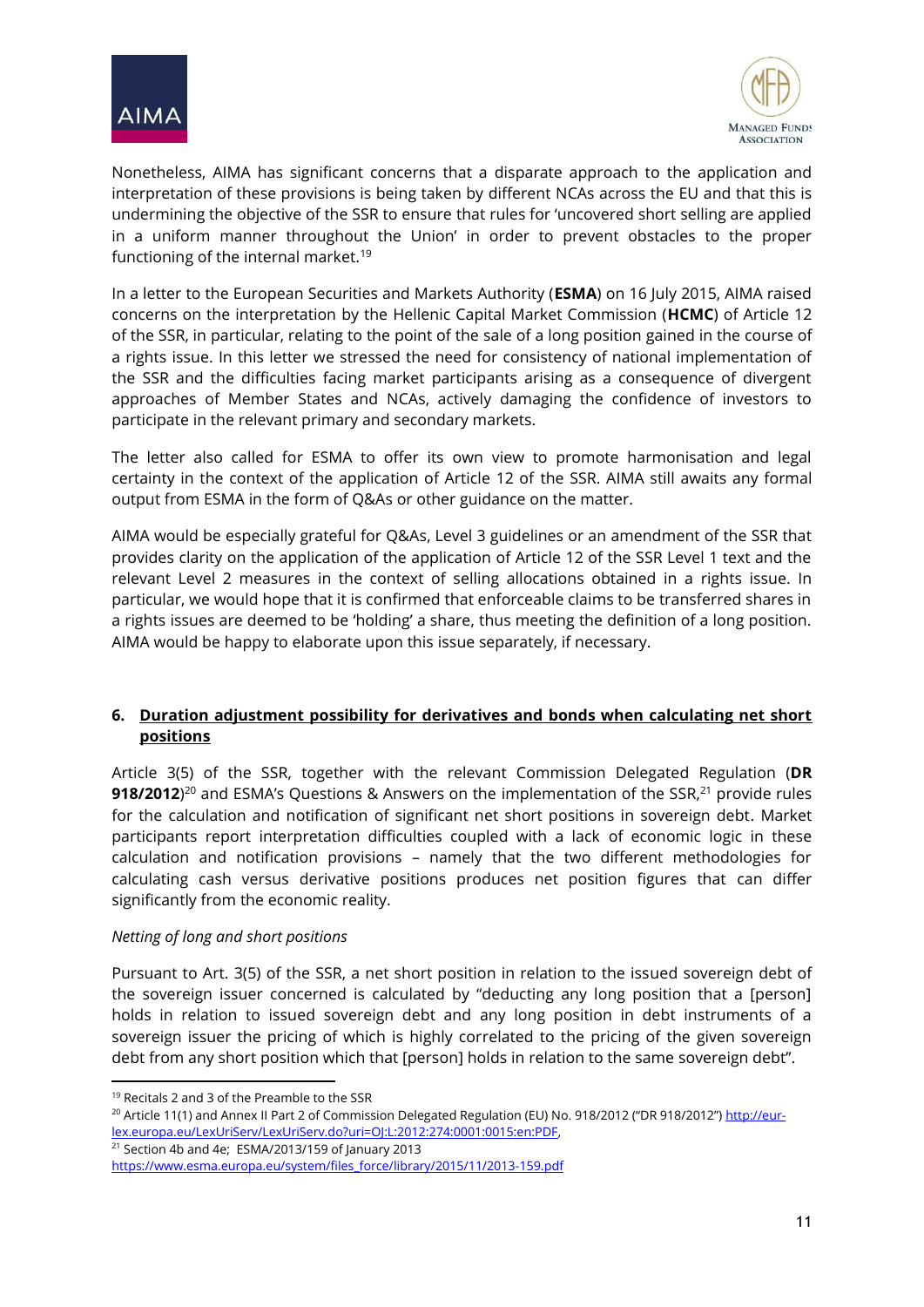



### *Calculation of net short positions in sovereign debt*

Pursuant to Art. 11 of DR 918/2012, for the purposes of Art. 3(5) of the SSR, "net short positions in sovereign debt shall be calculated by taking into account transactions in all financial instruments that confer a financial advantage in the event of a change in the price or yield of the sovereign debt" (e.g. derivatives). For the calculation, it is suggested that the delta-adjusted model for sovereign debt set out in Annex II of DR 918/2012 shall be used.

Annex II of DR 918/2012 stipulates in Part 2, Art. 11(1) that "any cash positions" (which would include cash sovereign debt positions) "shall be taken into account using their nominal value duration adjusted." However, for the purpose of the calculation of positions in options and other derivative instruments it stipulates that they "shall be adjusted by their delta which shall be calculated in accordance with [Annex II,] Part 1." Annex II is, however, silent as to whether such positions can or should also be adjusted by the relevant duration of the underlying bond positions. The text of ESMA's Q&A 4e provides little assistance, with ESMA stating that "Part 2 of Annex II … suggests that … derivatives … should be delta-adjusted". We note that the verb "suggest" generally means to put forward a possibility for consideration. It does not stipulate a definite instruction.

Accordingly a person seeking to interpret the above might conclude that, while the notification provisions refer to delta adjustment for derivative positions, a duration adjustment for derivative positions is not ruled out. However, we understand that several NCAs are applying the rules to prevent such derivatives positions from being adjusted by the relevant duration of the underlying bond positions. We are, therefore, concerned that the methodologies for calculating a net short position have become materially different between cash debt and derivatives – with sovereign debt requiring a participant to multiply the duration of each individual issued debt instrument in which the investor has an overnight long or short position by the nominal value of each of those positions and to add up all the products, as per section 4b of the ESMA Q&A; and derivatives positions requiring the nominal value of the contracts to be delta adjusted as per section 4e of the ESMA Q&A.

### *Consequences arising from an inconsistent methodology of delta v duration adjustment*

The interpretation described above can lead to situations which are, from an economic perspective, incorrect and depict a wrong risk position. By way of clarification, please consider the following examples:

#### **Example A:**

A market participant holds a long position in UK sovereign bonds of £10m, with a modified duration of 10. The participant also holds a short position in 10-year UK government bond futures contracts of £100m. According to the ESMA Q&A, the net short position would be zero. That is:  $(£10m \times 10) - £100m = 0.$ 

Using this calculation methodology, the market participant would not have a net short position at all; whereas, economically, he would hold a short position in UK sovereign debt of £90m.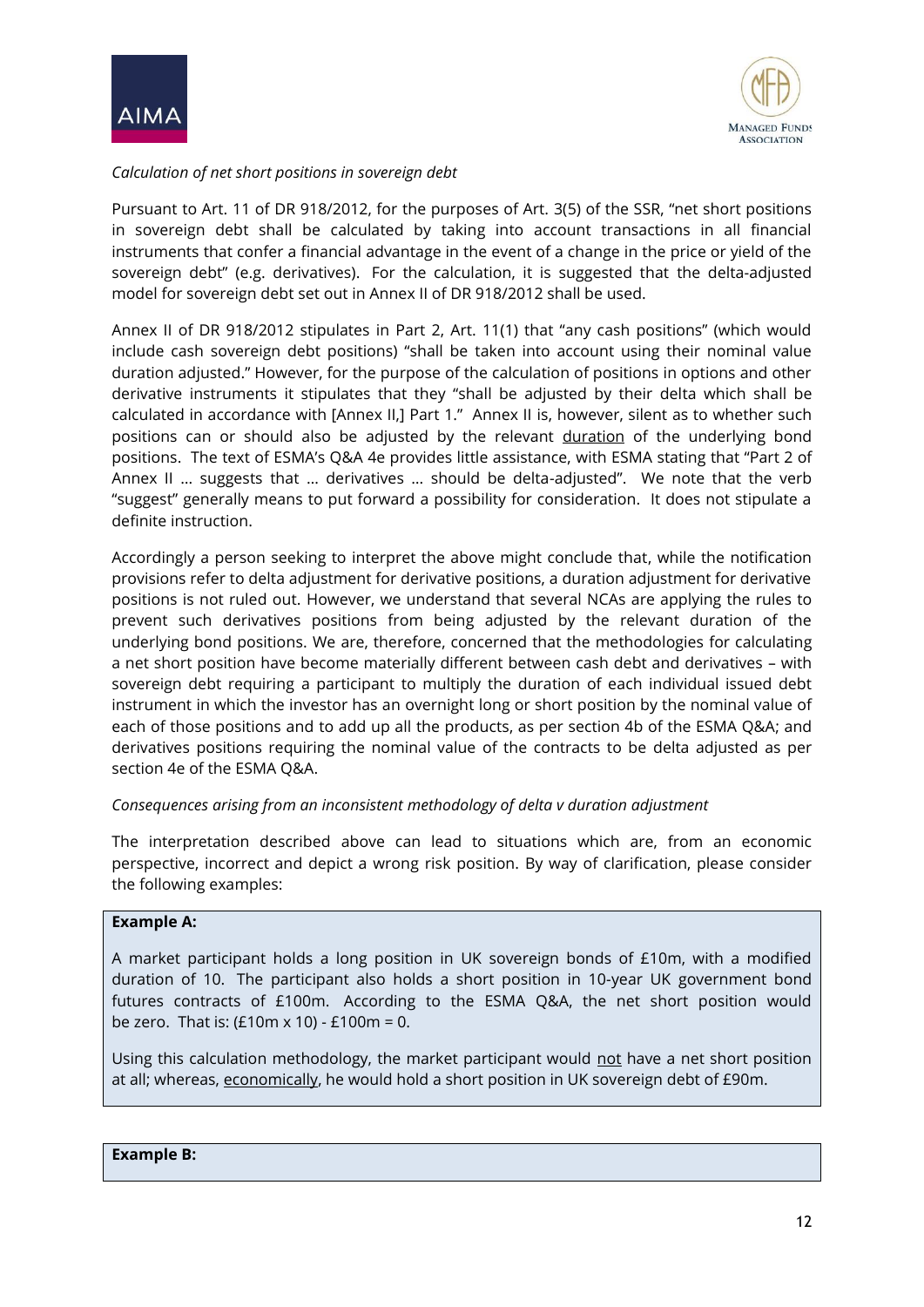



A market participant holds a long position in UK sovereign debt of £10m, with a modified duration of 10. The participant also holds CDS on UK sovereign debt of £100m. According to the ESMA Q&A, the net short position would be zero. That is:  $(E10m \times 10)$  – £100m = 0.

Using this methodology of calculation, the market participant again would not have a net short position; whereas, economically, he would hold a short position in UK sovereign debt of £90m. This position also conflicts with other provisions of the SSR, with the latter economic position captured pursuant to Art. 4 as a prohibited position in uncovered sovereign CDS of £90m.

#### **Example C:**

1

An investment manager following a relative value trading strategy may frequently trade both sovereign bonds and sovereign bond futures in the same sovereign, but with no intention of engaging in net directional short-selling of any such sovereign instruments.

A typical relative value trade in Country A's sovereign debt might involve a firm taking a short position in Country A's government bonds, but simultaneously taking an offsetting long position in Country A's bond futures (or vice versa). Economically, such trades net out the firm's risk so that the firm is neither short nor long Country A's sovereign debt on a duration-weighted basis.

A firm's purpose in doing such a trade may be to benefit from the movements in spread between the bonds and the futures, that is, the relative value between the two. Such a firm would carefully monitor for risk purposes the net duration-weighted risk arising as the prices of the two instruments change. Such net risk would calculate out as a small fraction of bonds traded.

Despite a fundamental objective of the strategy being to remain as economically flat as possible in relation to the directional price fluctuations of the instruments of a particular sovereign issuer, it is currently possible for a firm to find that they have a notifiable 'net short' position for the purposes of the SSR notification regime. An amendment of the Level 2 Regulation and clear Level 3 guidance confirming the permissibility of a duration adjustment of both bond and derivative positions would correct this issue.

The practical examples demonstrate how prohibiting the duration adjustment of derivatives can herald inaccurate notifications. AIMA and MFA members who have analysed the calculation and notification provisions believe strongly that a duration adjustment for derivative positions held in sovereign debt should be possible to prevent these inaccurate notifications.<sup>22</sup>

The Commission will likely already be aware from ESMA's technical advice following the SSR Review in 2013 (**ESMA's Final Report**) <sup>23</sup> that the current rules on net short positions in sovereign

 $22$  This would be calculated by netting the cash position (which has a delta equal to 1) with the delta-adjusted derivative position held in sovereign debt, and by multiplying the result by the modified duration of the sovereign debt.

<sup>&</sup>lt;sup>23</sup> ESMA's technical advice on the evaluation of the Regulation (EU) 236/2012 of the European Parliament and of the Council on short selling and certain aspects of credit default swaps" (ESMA/2013/614) (**the Final Report**) available here: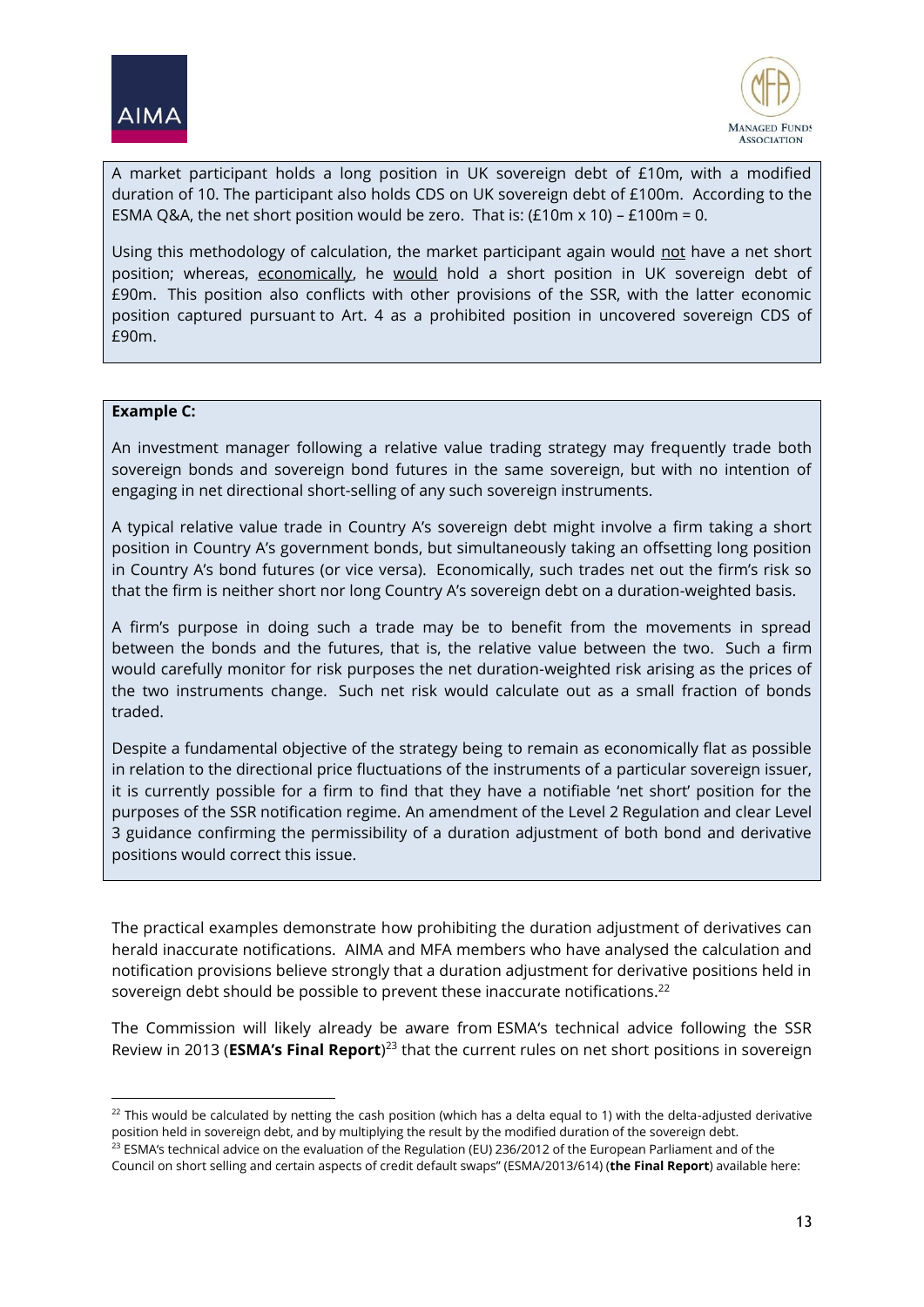



debt could lead to inaccuracies, with many participants of the opinion that positions in cash and derivatives instruments should be treated in a consistent way (either nominal or duration adjusted). <sup>24</sup> ESMA's Final Report, in particular, noted that *"ESMA shares the concerns regarding the inconsistent treatment of positions in cash (which are duration adjusted) and positions in derivatives (which are not)"* and that, *"should the duration method be maintained, then positions in cash and derivatives should be treated in the same way, with positions in derivatives to be adjusted both by their delta and duration."* <sup>25</sup>

The Commission Report on the evaluation of the SSR acknowledged certain elements of the ESMA technical advice, however it did not provide explicit confirmation of ESMA's recommendation to treat cash and derivatives in the same way if a duration adjustment is maintained for sovereign debt. 26

We urge the Commission to work with ESMA and the NCAs to reconsider this part of the position calculation and notification provisions, with a view providing a clear Level 2 amendment and Level 3 guidance confirming the ability to duration adjust derivatives as well as the underlying cash bonds.

### **7. Uniform approach to short selling bans**

The emergency powers for NCAs established under Articles 20 and 23 of the SSR to restrict short selling upon a significant fall in the price of a financial instrument have been used by various competent authorities since 2012, for example, in Spain, Italy, Greece and Portugal. Nonetheless, AIMA and MFA would suggest that their use could be made more harmonised and efficient.<sup>27</sup>

#### *Centralised publication and tracking mechanism for bans*

We would see great benefit in creating a reliable way in which short-selling bans can be publicised and, most importantly, tracked by market participants on a real-time basis. This could be done, for example, by the relevant NCA alerting ESMA and ESMA sending an alert on as close to a real-time basis as possible.

#### *Wording of bans*

**.** 

Our members have also noted that the disparate manner in which short selling bans have been drafted has created difficulties when seeking to comply - especially when bans are introduced intraday.

Certain bans have prohibited all 'short sales' of the relevant share, as defined by the SSR, whereas other bans have prohibited any 'increase in a net short position' in a particular share,

[https://www.esma.europa.eu/system/files\\_force/library/2015/11/2013-](https://www.esma.europa.eu/system/files_force/library/2015/11/2013-614_final_report_on_ssr_evaluation.pdf?download=1) 614 final report on ssr evaluation.pdf?download=1

<sup>24</sup> Para.53 of the Final Report

<sup>&</sup>lt;sup>25</sup> Para. 57 of the Final Report

<sup>&</sup>lt;sup>26</sup> European Commission report on the evaluation of the Regulation (EU) No.236/2012 on short selling and certain aspects of credit default swaps, available here:

[http://ec.europa.eu/finance/securities/docs/short\\_selling/131213\\_report\\_en.pdf](http://ec.europa.eu/finance/securities/docs/short_selling/131213_report_en.pdf)

<sup>&</sup>lt;sup>27</sup> See also the joint AIMA-MFA Response to the Call for Evidence by ESMA regarding the evaluation of the SSR, available here[: https://www.aima.org/en/document-summary/index.cfm/docid/D760E2AC-1405-4FAE-AD824507DD7569FF](https://www.aima.org/en/document-summary/index.cfm/docid/D760E2AC-1405-4FAE-AD824507DD7569FF)